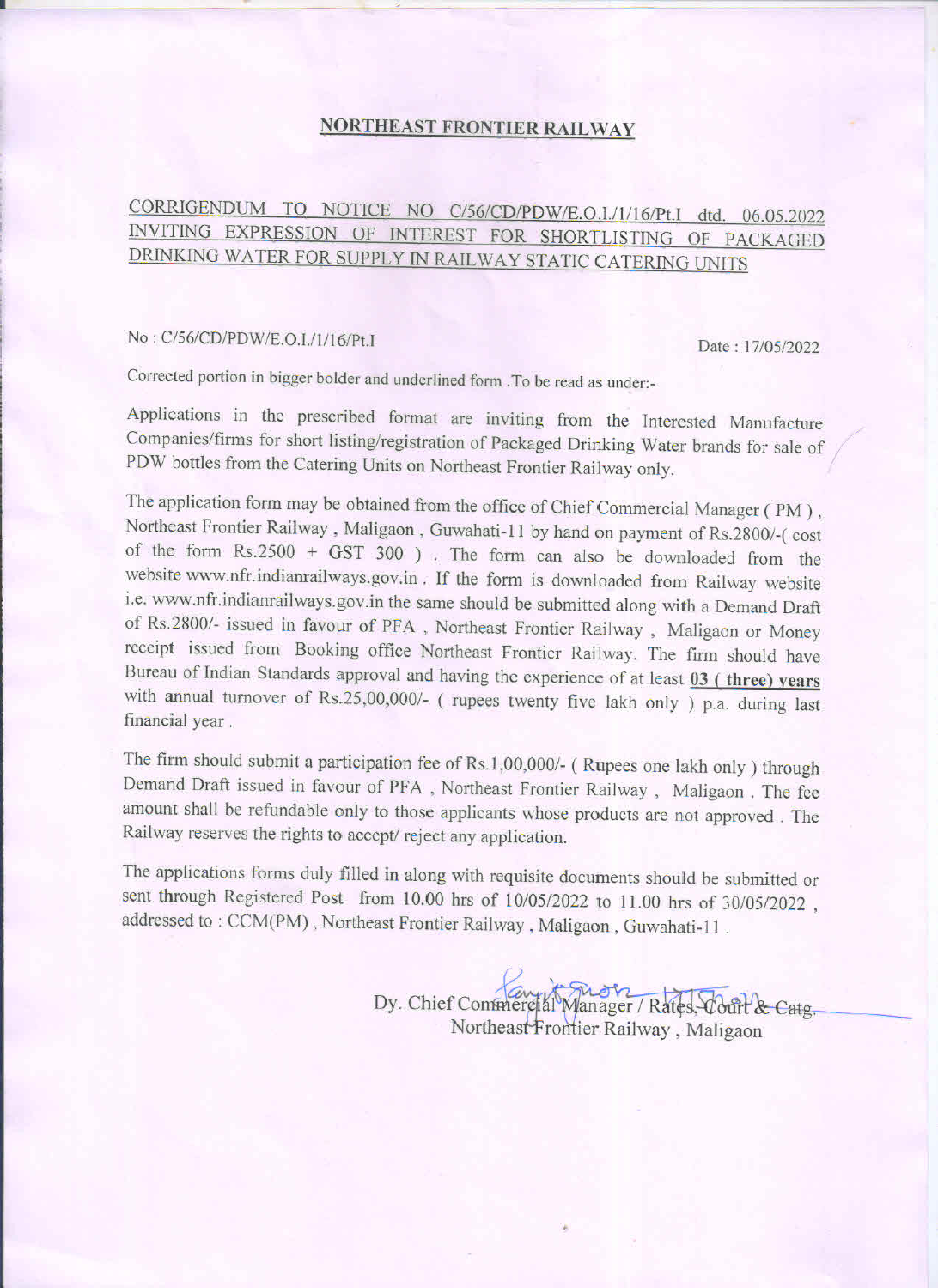| Form No : |  |
|-----------|--|
|-----------|--|

Receipt No.

## CHIEF COMMERCIAL MANAGER ( PM ) NORTHEAST FRONTIER RAILWAY HEADQUARTER'S OFFICE MALIGAON, GUWAHATI-11

# APPLICATION FOR EOI

(FOR SUPPLY OF PACKAGED DRINKING WATER FOR CATERING UNITS IN ABSENCE OF RAILNEER )

| TEL / MOBILE     |  |  |  |
|------------------|--|--|--|
| <b>E-MAIL ID</b> |  |  |  |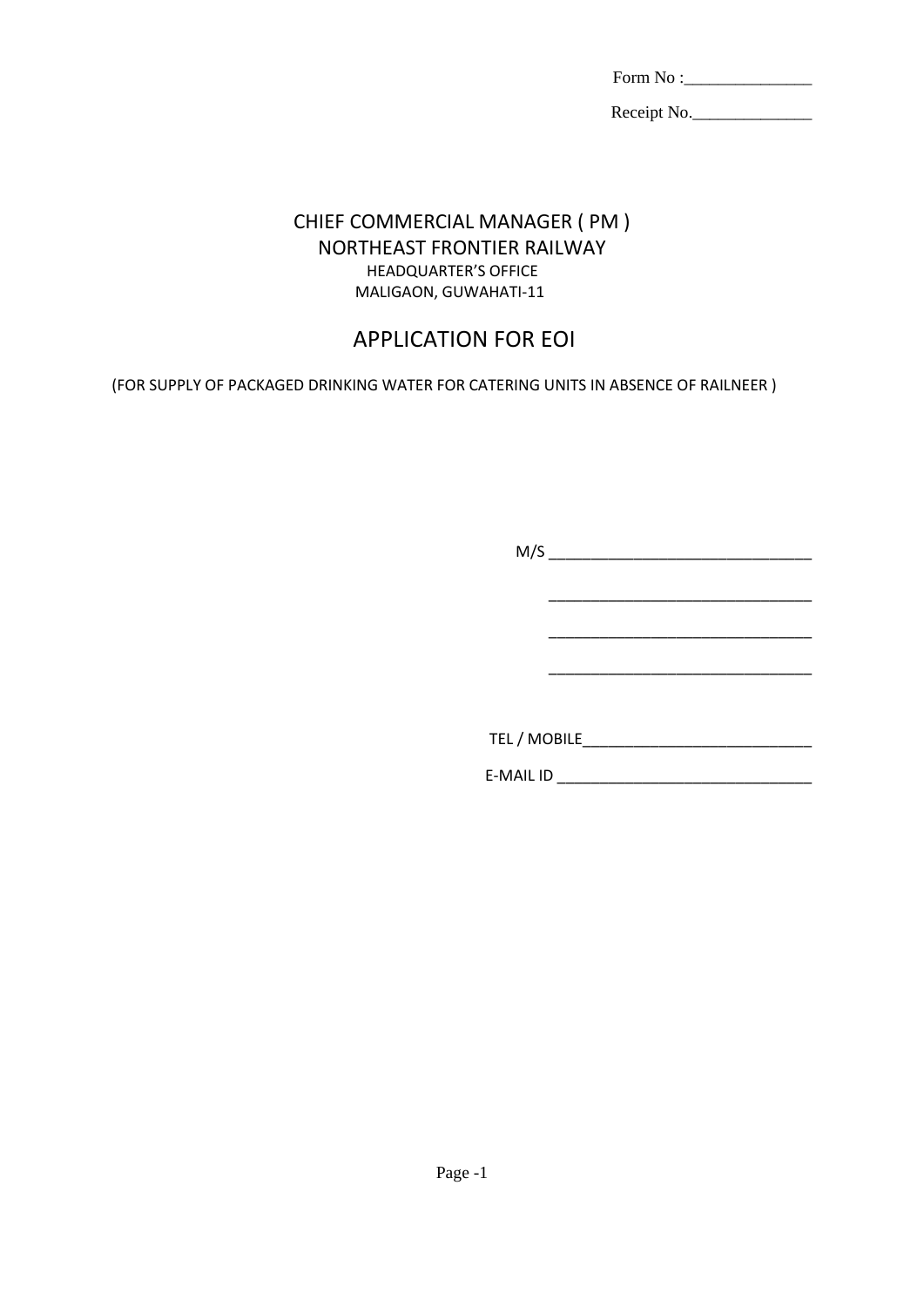## **INSTRUCTIONS**

- 1. This form may be obtained in person from the office CCM/PM office , N F Railway , Maligaon on payment of Rs.2800 ( Rs.2500/- + GST Rs.300 ) or may be downloaded from the website [www.nfr.indianrailways.gov.in.](http://www.nfr.indianrailways.gov.in/) If this form is downloaded from the website ,it must be sent to this office with a Demand Draft of Rs.2800/-(Rs.2500 + GST Rs.300). The Demand Draft should be issued in favour of Principal Financial Advisor , Northeast Frontier Railway , Maligaon.
- 2. In the space given on the top of the form (A) , applicant is required to indicate the brand and product for which short-listing is sought for supplying the same licensee units . One form is valid for one brand only.
- 3. This form is available free for SSI Units , registered with NSIC .
- 4. Information desired in all column/fields are essential , applicant must comply with the corresponding query . If the space provided is not sufficient, the applicant may attach extra sheet (s) . applicant should fill all column/ fields , if field is not applicable , write 'Not Applicable' .
- 5. All details must be given along with required supporting documents duly attested by Gazetted Officer/First Class Magistrate/Notary.
- 6. Northeast Frontier Railway reserves the right to reject any application at any point of time without assigning any reason.
- 7. Northeast Frontier Railway's decision on Short-listing of brands shall be final and binding.
- 8. Package Drinking Water will be sold as per Railway approved rate @ Rs.15/- (Rupees fifteen only ) per bottle of capacity of 1000 ml and @Rs.10/-(Rupees ten only) per bottle of 500 ml capacity .
- 9. The short- listing will be valid for two years which can be renewed thereafter subject to satisfactory performance and fulfilment of laid down conditions.
- 10.A participation amount of Rs.1,00,000/- ( Rs. One lakh ) for each branch separately, has to be deposited along with the application form in the form of demand draft drawn in favour of Principal Financial Advisor, Northeast Frontier Railway, Maligaon. The participation amount shall be refundable only to those applicant whose brand is not approved.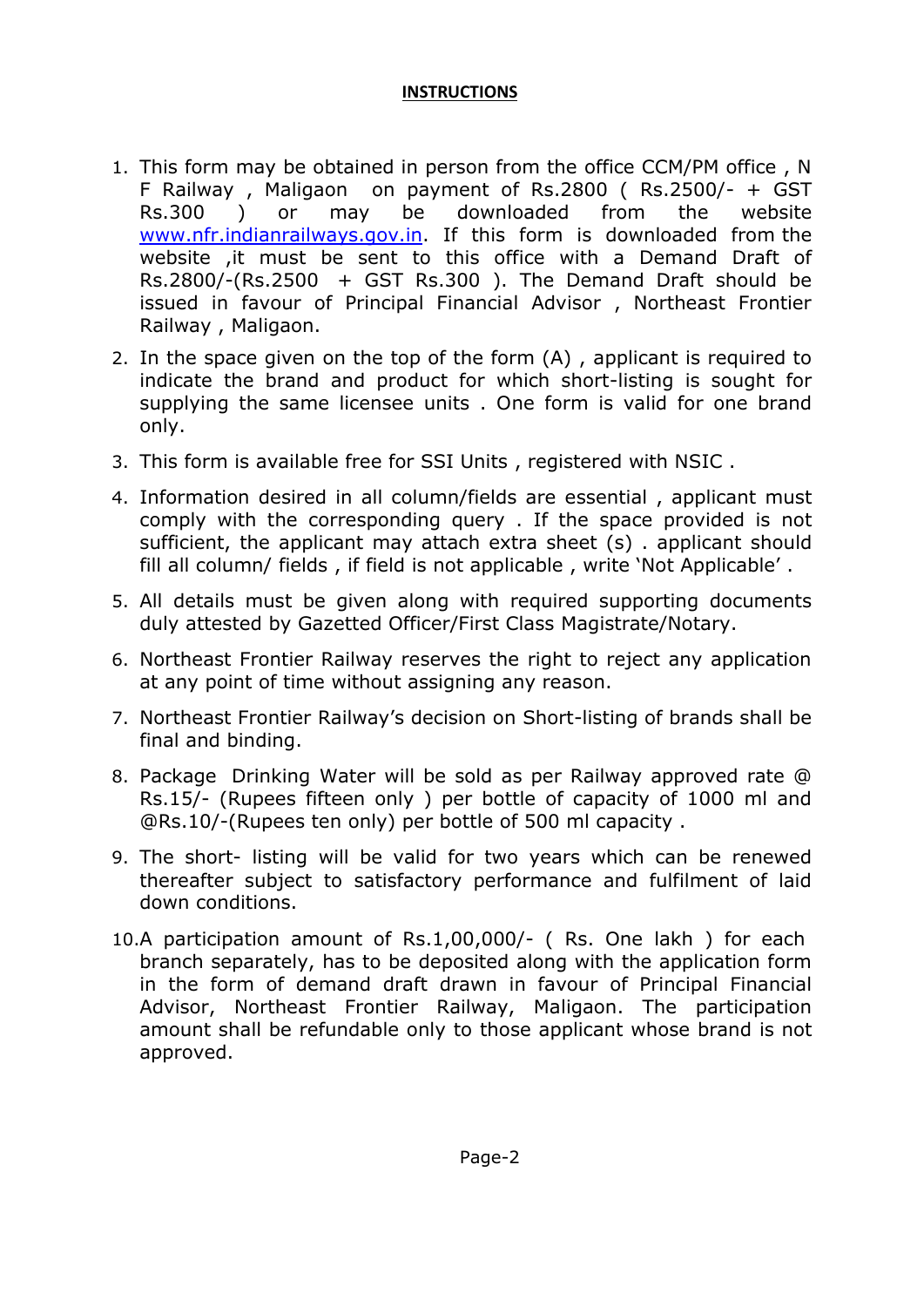- 11.Firms applying shortlisting should fulfil the eligibility criteria as mentioned in Form A .
- 12.NFR reserves the right to collect the samples of the products and getting them examined in the appropriate laboratories and also inspect the production facilities as and when it deems necessary. In case of any repeated irregularity found in any product , the product will be liable to be banned for sale over Northeast Frontier Railway. Repeated irregularities quantity and quality will make the firm liable to be blacklisted.
- 13. In case the expiry of validity of any certificates during the shortlisting process or during currency of the permission period, the company/firm/individual applicant should submit the valid certificate issued by the concerned authority within 15 days of expiry of the validity. Till such time, an affidavit should be submitted for submission of the valid certificate.
- 14. The shortlisting will give an undertaking to ensure the legible display of date and quantity prescribed by the Railway and each bottle should have suitably mark, name of material, batch number, code number, price, date of packing, period of best before use, net weight and CRUSH THE BOTLE AFTER USE.
- 15.The packaging of the bottle needs to be of food grade as per prevailing norms.
- 16. Shortlisting companies will be responsible for supplying to each category of catering unit in NFR in absence of Rail Neer. If catering licensee of any station refuses to purchase the shortlisting brand, the shortlisted company should record the same in writing from the licensee with reason and submit to this office.
- 17. On being shortlisted the firm/company/individual , participation fee of the firm/ company /individual applicant will be kept as security deposit for the entire duration of shortlisted period plus six months ( Claim lodgement period).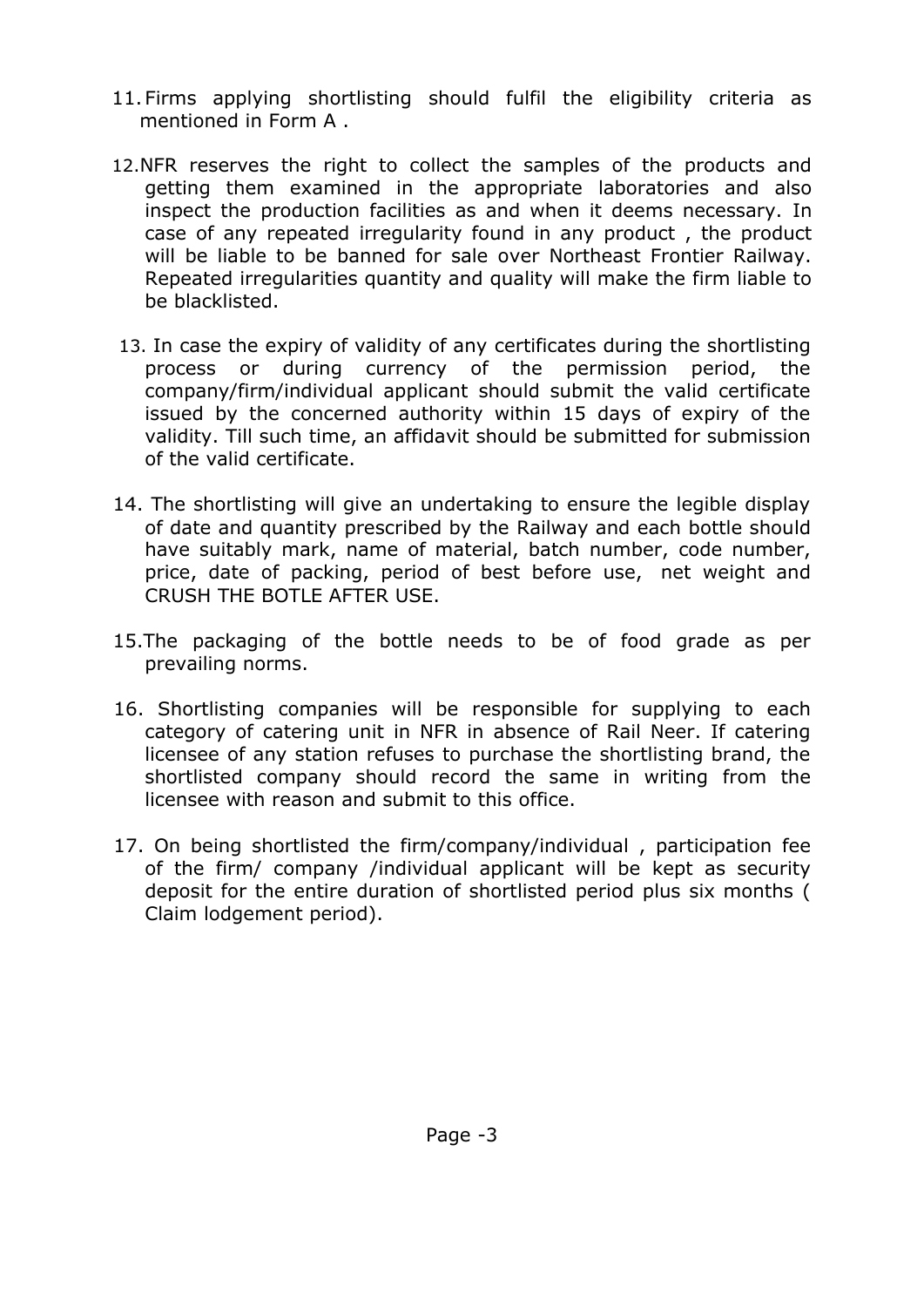## **FORM-A**

Application form for.................Brand of............(product) for bringing them on short listed/approved list of Northeast Frontier Railway.

Details of participation amount Rs. 1,00,000/- (Rupees one lakh only) issued in favour of Principal Financial Advisor, Northeast Frontier Railway, Maligaon should be furnished below:

| D.D<br>'.No | Issuing bank and address | Amount in Rs. | Date |
|-------------|--------------------------|---------------|------|
|             |                          |               |      |

| SL                       | Particulars                                                                                                                                                                                                                                                                                                                                                                                | Details                     | Encl No. |
|--------------------------|--------------------------------------------------------------------------------------------------------------------------------------------------------------------------------------------------------------------------------------------------------------------------------------------------------------------------------------------------------------------------------------------|-----------------------------|----------|
| 1                        | Name of product                                                                                                                                                                                                                                                                                                                                                                            |                             |          |
| $\overline{2}$           | of brand (Enclose<br>Name<br>copy<br>of<br>certificate for registration of brand)                                                                                                                                                                                                                                                                                                          |                             |          |
| $\overline{3}$           | Name<br>and<br>full<br>address<br>of<br>manufacturer of the brand with telephone<br>and fax No. (use extra sheet if required)                                                                                                                                                                                                                                                              | the Office<br>Plant/Factory |          |
| $\overline{\mathcal{A}}$ | of<br><b>Status</b><br>the<br>applicant<br>Proprietorship/partnership/Private<br>company/Cooperative/SSI(Copy of the<br>incorporation certificate, partnership<br>deed, Memorandum of Association $\&$<br>Articles of Association, etc<br>be<br>to<br>enclosed)                                                                                                                            |                             |          |
| 5                        | Applicant's turnover per annum from sale 2020-21<br>of<br>items,<br>packaged<br>beverage<br>drinking/mineral water in the financial<br>$2020 - 21($<br>less<br>than<br>year<br>not<br>Rs.<br>25,00,000/-) Enclose Audit report with<br>Balance sheet & P&L Account, duly<br>audited by CA or enclosed a published<br>report.                                                               |                             |          |
| 6                        | Applicant's turnover per annum from the 2020-21<br>specific brand for which short listing is<br>sought, for the financial year 2020-21<br>(Enclose a certificate from a Charted<br>Accountant, specifying turnover from<br>brand)                                                                                                                                                          |                             |          |
| 7                        | issued<br>Valid<br>license<br>by<br>Competent<br>Authority-<br>license/PFA/<br>Health<br>FSSAI/FPOI/ISI,etc<br>(enclose)<br>attested<br>copy of license)                                                                                                                                                                                                                                   |                             |          |
| 8                        | from<br>Test<br>report<br>government<br>a<br>approved/NABL accredited laboratory,<br>not older than 03 months, certifying that<br>the product is fit for human consumption<br>product conforms<br>that the<br>and<br>to<br>specifications and standards as per BIS<br>norms(minimum<br>04 process RO-BIS<br>certification)(Attested copy of the Tests<br>reports of brand to be submitted. |                             |          |